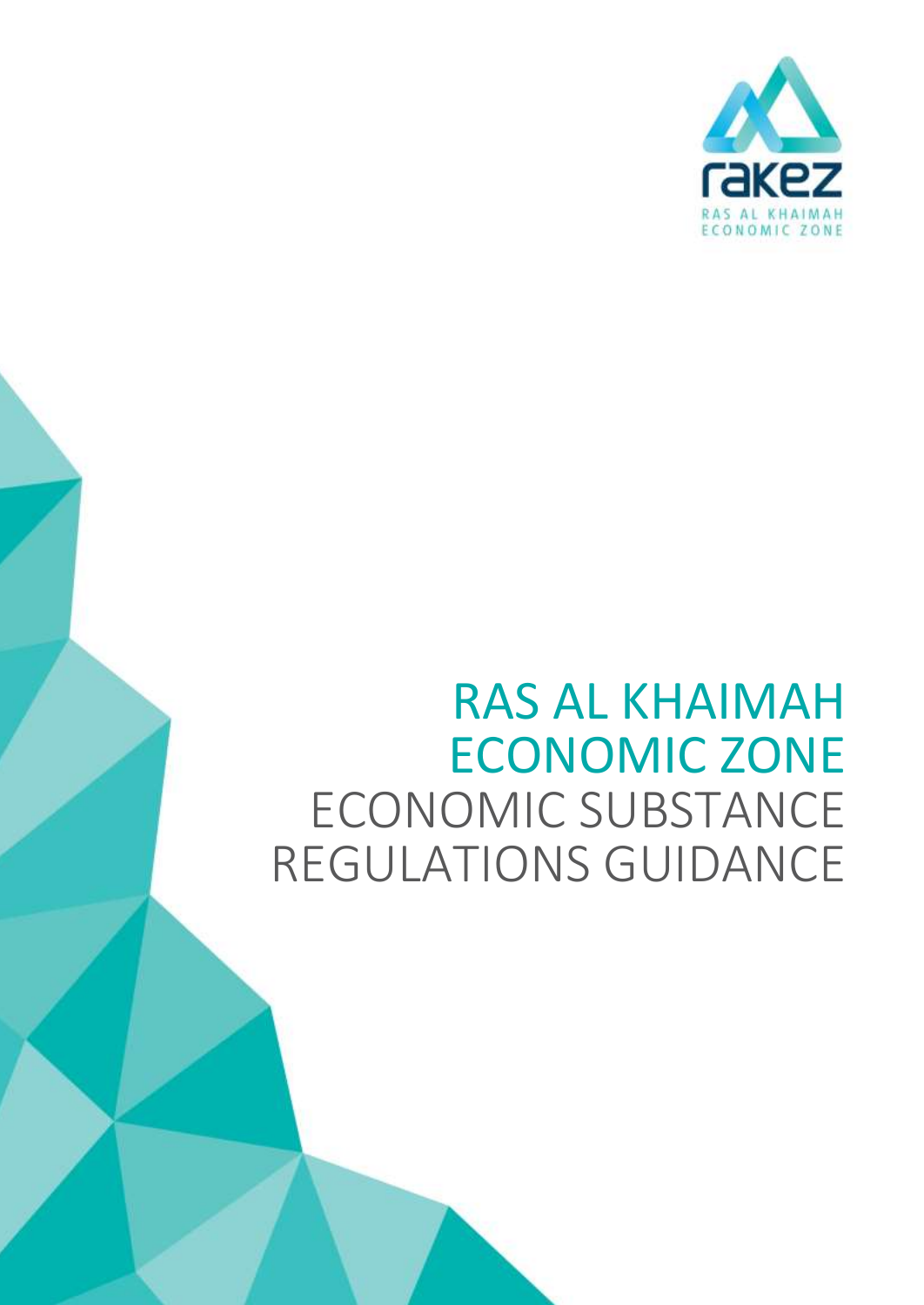

#### BACKGROUND

As part of the UAE's commitment as a member of the Organisation for Economic Cooperation and Development (OECD) Inclusive Framework, and in response to an assessment of the UAE's tax framework by the European Union Code of Conduct Group on Business Taxation, the UAE issued Economic Substance Regulations (ESR), (the "Regulations") on 30 April 2019. Further guidance on the application of the Regulations was issued on 11 September 2019. Amendments to the Regulations were made by Cabinet of Ministers Resolution No. 57 of 2020 on 10 August 2020, and updated Guidance was issued on 19 August 2020 (Ministerial Decision No. 100) of 2020. The Regulations require UAE onshore and free zone companies and certain other business forms that carry out any of the defined "Relevant Activities" listed below to maintain and demonstrate an adequate "economic presence" in the UAE relative to the activities they undertake ("Economic Substance Test").

#### RELEVANT ACTIVITIES

- Banking Business
- Insurance Business
- Investment Fund Management Business
- Lease Finance Business
- **•** Headquarters Business
- Shipping Business
- Holding Company Business
- Intellectual property Business ("IP")
- Distribution and Service Centre Business

## APPLICATION IN RAKEZ

The ESR applies in RAKEZ and requires entities that carry on one or more "Relevant Activities", to have economic substance in the UAE in relation to these activities, and to comply with notification and return filing obligations.

The Regulations apply to financial years commencing on or from 1 January 2019. Entities that are within the scope of the Regulations are required to submit an annual Notification form, and complete and submit an Economic Substance Report within 12 months from the end of their financial year (e.g. 31 December 2020 for entities with a financial year ending 31 December 2019). An entity is not required to meet the Economic Substance Test and file an Economic Substance Report for any financial period in which it has not earned income from a Relevant Activity or if it meets the conditions for being exempt. A Notification form will need to be submitted regardless. Failure to comply with the Regulations can result in penalties, spontaneous exchange of information with the Foreign Competent Authority (as defined in Article 1 of the Regulations), as well as other administrative sanctions such as the suspension, revocation or non-renewal of the entity's trade license or permit.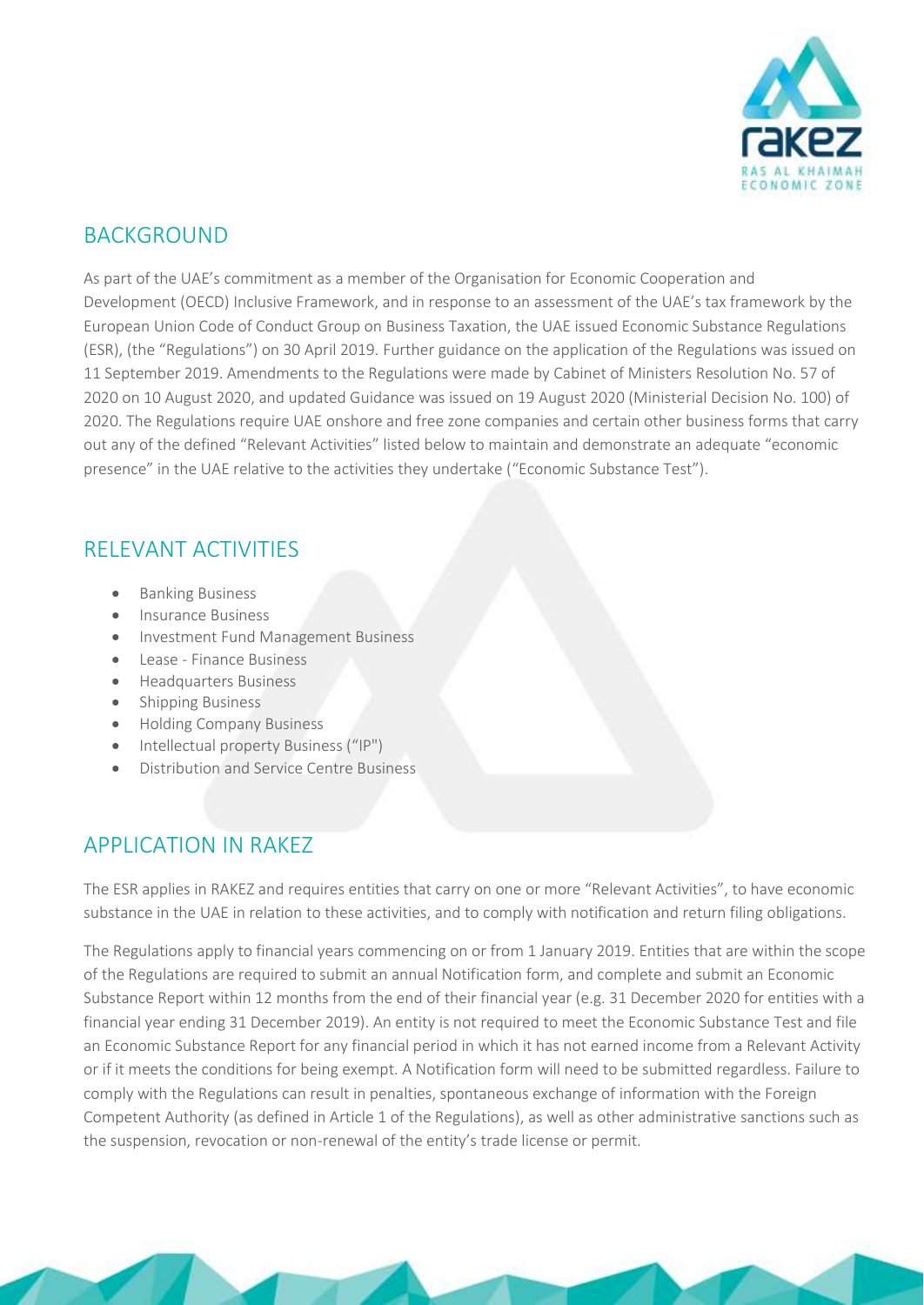

## **EXEMPTIONS**

Certain entities are exempt from filing an Economic Substance Report and the requirement to demonstrate substance in the UAE. However, exempt entities must still file an economic substance annual notification.

- A Licensee that is tax resident outside the UAE;
- An Investment fund:
- A Licensee wholly owned by UAE residents that is not part of a multinational group and that only carries out activities in the UAE
- A branch of a foreign entity the Relevant Income of which is subject to tax in a foreign jurisdiction.

Sufficient evidence must be submitted along with the Notification form to claim any of the above exemptions.

#### ANNUAL NOTIFICATION

All RAKEZ entities conducting relevant activities are required to submit a Notification electronically on the new portal of the UAE Ministry of Finance, and entities that carry out Relevant Activities, that have already submitted a Notification directly to RAKEZ, are required to re-submit a Notification once it is available.

## ECONOMIC SUBSTANCE REPORT

RAKEZ entities that are not exempt and undertake a relevant activity from which they earn income during a relevant financial year, are required to:

- 1. Meet economic substance requirements.
- 2. File an Economic Substance Regulations Return "ESR Report".

The ESR Report is due within 12 months of the end of the licensees' financial year (Accounting Reference Period).

Note: if a licensee is exempt or carries on a relevant activity but does NOT derive income from that activity, it does NOT need to file an ESR Report.

## WHAT ARE THE PENALTIES FOR NON-COMPLIANCE?

Failure to submit a Notification: AED 20,000

Failure to submit an Economic Substance Report:

- Penalty of AED 50,000; and
- Deemed failure to demonstrate economic substance in the UAE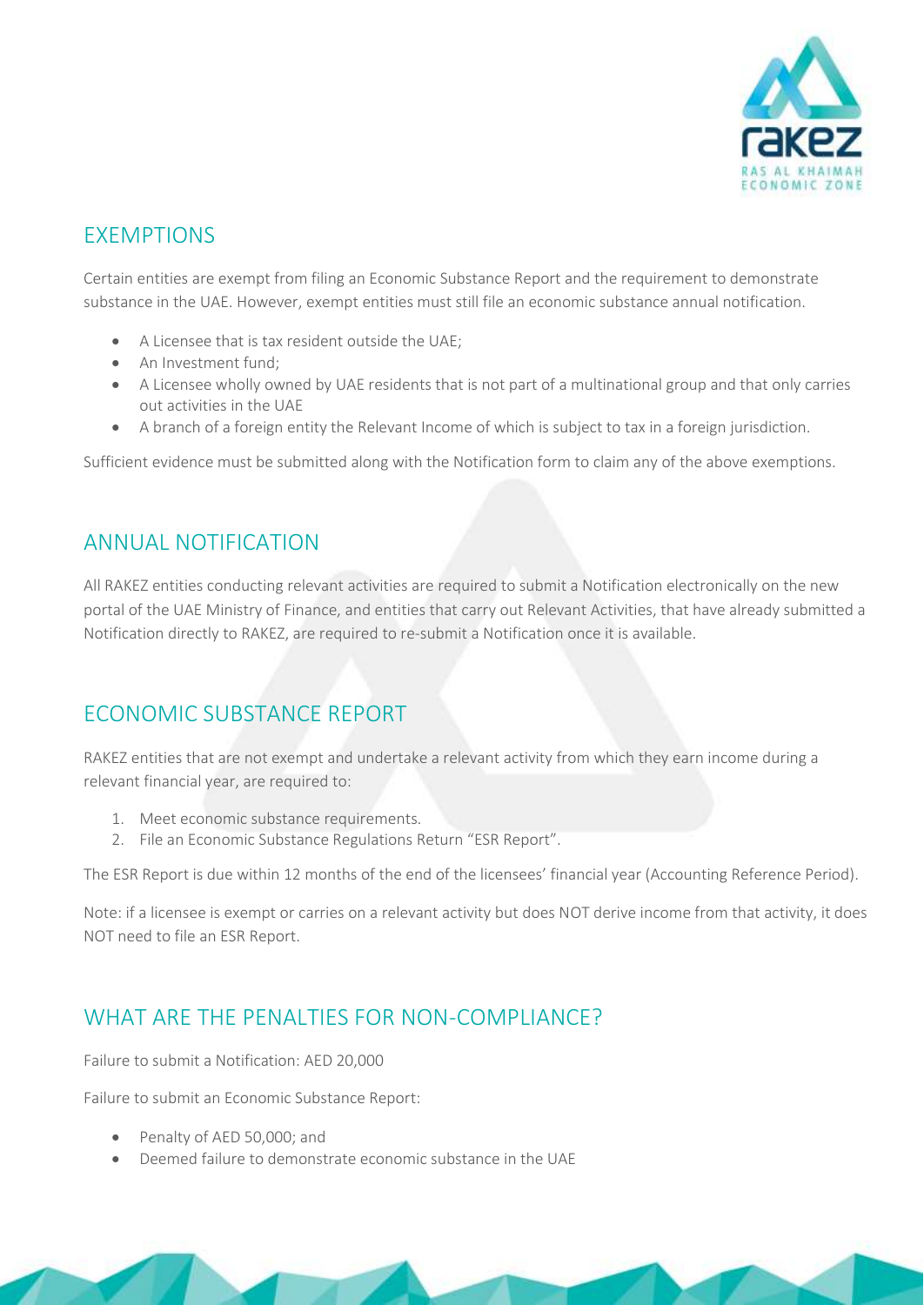

Failure to provide accurate or complete information:

- Penalty of AED 10,000 to 50,000; and
- Deemed failure to demonstrate economic substance in the UAE

Failure to demonstrate sufficient economic substance in the UAE for the relevant Financial Year:

First failure

- Penalty of AED 50,000; and
- Information exchange with foreign competent authority of: (1) parent company, (2) ultimate parent company, and (3) ultimate beneficial owner

Second consecutive instance of failure

- Information exchange with foreign competent authority of: (1) parent company, (2) ultimate parent company, and (3) ultimate beneficial owner; and
- penalty of AED 400,000; and
- the company could be: suspended, struck-off or not renewed

# WHAT SHOULD A LICENSEE CONSIDER BEFORE THE END OF A FINANCIAL PERIOD?

- The following is meant as a non-exhaustive list of matters a Licensee should consider (and action, where relevant) before the end of a financial period:
- Assess what (if any) Relevant Activities it has performed during the financial period (applying a "substance over form" approach);
- Assess the amount and type of income earned (if any) from the Relevant Activity during the financial period;
- Hold board meetings with a quorum of directors physically present in the UAE;
- Ensure board meeting minutes are signed and maintained in the UAE;
- Identify the amount and type of expenses and UAE based assets (incl. premises) in respect of the Relevant Activity, and ensure access to assets (incl. premises) can be demonstrated (through agreements and financial records)
- Identify the number of UAE based full-time employees or other personnel (and their qualifications) responsible for carrying on the Licensee's Relevant Activity; and
- Ensure control and supervision over any outsourcing arrangements can be demonstrated, e.g. through contractual agreements. Additional actions may be required to ensure a Licensee can demonstrate sufficient economic substance in the UAE for a relevant financial period, and the considerations above may differ where a Licensee has either a Holding Company or a High Risk IP Business.